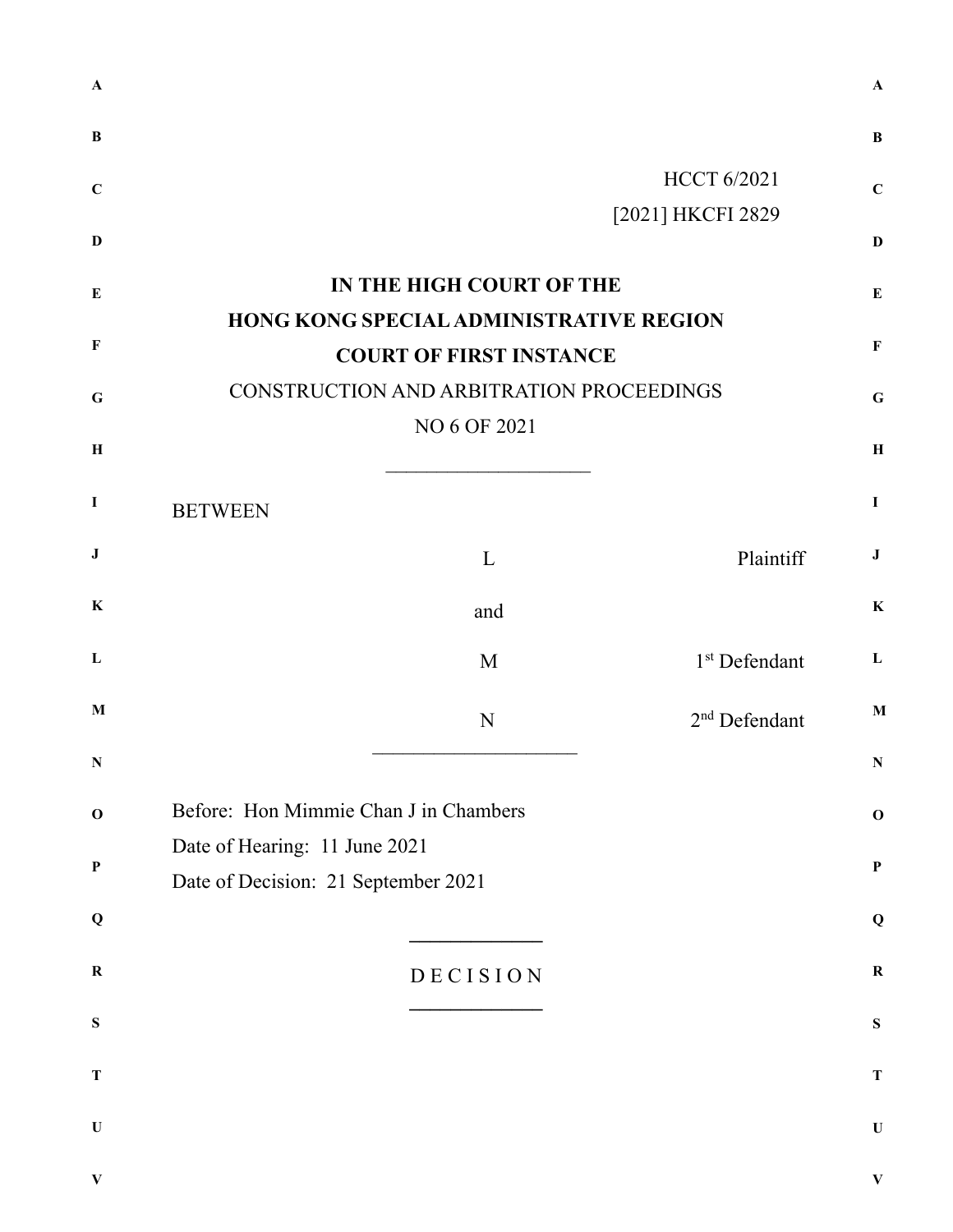**C** 

**D** 

**E** 

**F** 

**G** 

## **B**  *Background*

**C D E F G**  1. On 14 January 2021, the Plaintiff issued these proceedings against the Defendants for damages of \$54,369,814.10, for the Defendants' breach of a Surety Bond dated 3 February 2016 ("**Bond**"), and/or as damages for the 2nd Defendant's breach of a contract made between the Plaintiff and the 2<sup>nd</sup> Defendant dated 21 April 2016 ("**Contract**") for construction of the main contract works for the Plaintiff at a development in Yuen Long ("**Works**").

**H** 

**I** 

**J** 

**K** 

**L** 

**M** 

**H** 

**I** 

**J** 

**K** 

**L** 

**M** 

**N** 

**O** 

**P** 

**Q** 

**R** 

**S** 

**T** 

**U** 

2. By summons issued on 1 March 2021 ("**Summons**"), the 2<sup>nd</sup> Defendant applied for the proceedings to be stayed pursuant to section 20 of the Arbitration Ordinance ("**Ordinance**"), or pending the publication of an award in an arbitration already commenced by the 2<sup>nd</sup> Defendant by its Notice of Arbitration dated the 5 January 2021 ("**Arbitration**"), pursuant to an arbitration agreement between the Plaintiff and the 2nd Defendant as contained in the Contract.

**N O P Q R S**  3. The legal principles applicable to the determination of an application for stay under section 20 of the Ordinance are not disputed. They are summarized in *Tommy CP Sze v Li & Fung (Trading) Ltd* [2003] 1 HKC 418, and in *PCCW Global Ltd v Interactive Communications Service Ltd* [2007] 1 HKLRD 309, and need not be repeated here. The onus is on the applicant for stay to show that there is a *prima facie* or plainly arguable case that the parties are bound by an arbitration clause, which extends to the dispute in the subject matter of the action sought to be stayed. Unless the point is clear, the action should

- **T**
- **U**

**V**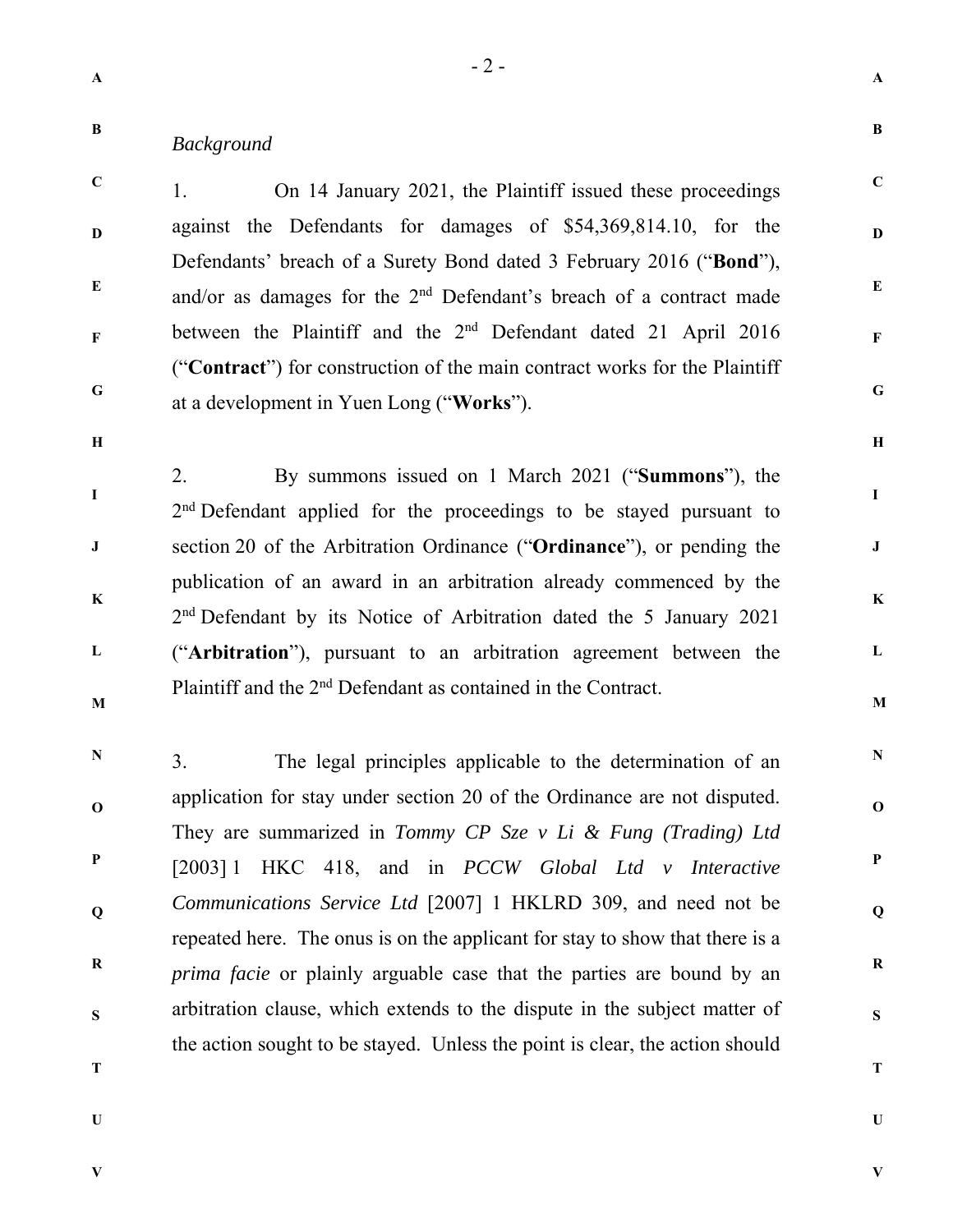**A** 

**B** 

**C** 

**D** 

**E** 

**F** 

**G** 

**H** 

**I** 

**J** 

**K** 

**L** 

**M** 

**N** 

**O** 

**P** 

**Q** 

**R** 

**S** 

**C** 

**D** 

be stayed for the arbitral tribunal to decide whether it has jurisdiction over the dispute formulated and identified.

**E F G H**  4. It is also clear that if there is an agreed procedure for resolution of disputes, the appropriate forum to determine whether the procedure has been duly followed, or if the reference to arbitration is premature, is the tribunal itself (*C v D* [2021] 3 HKLRD 1). Both questions of admissibility and of jurisdiction in relation to arbitral disputes are matters for the tribunal.

**I J K L**  5. As between the Plaintiff and the  $2<sup>nd</sup>$  Defendant, there is no dispute that there is an arbitration clause contained in the Contract for the Works. The application for stay is made pursuant to that clause, but the Plaintiff claims that the arbitration agreement had been abandoned and terminated between the parties and therefore ceased to be operative.

**M N O P Q R**  6. As between the Plaintiff and the  $1<sup>st</sup>$  Defendant, there is no arbitration clause in the Bond to which the  $1<sup>st</sup>$  Defendant is a party. In essence, the 2nd Defendant seeks a case management stay on the basis that it would be just to stay the Plaintiff's claims against the 1st Defendant in the event of a stay of the Plaintiff's action against the  $2<sup>nd</sup>$  Defendant. The 1<sup>st</sup> Defendant has given a written undertaking that it will abide by any award made in the Arbitration as to the 2nd Defendant's liability for breach or non-performance of the Contract.

- **S**
- **T**

**U** 

**T** 

**U**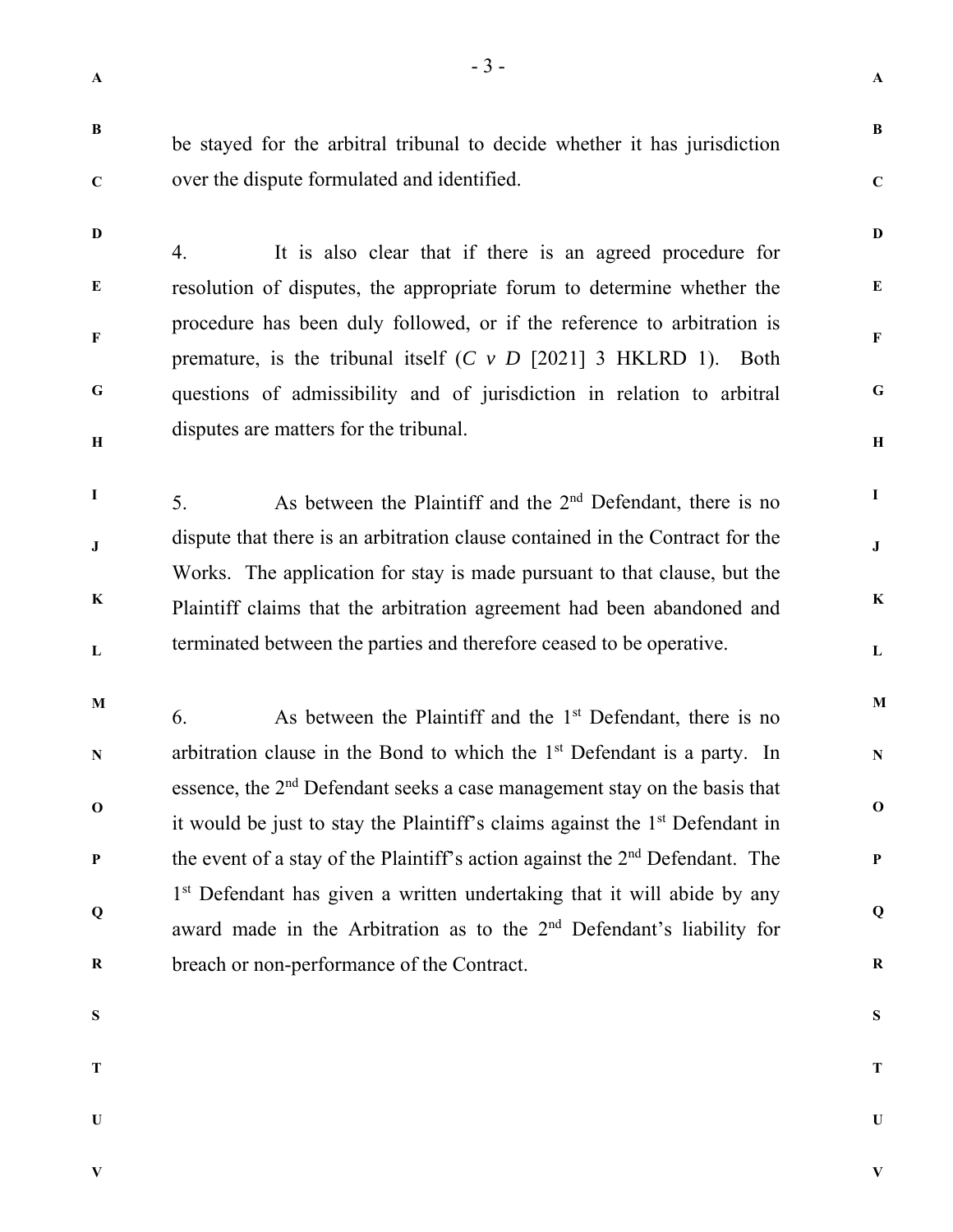**B C D E F G H I J K L M N O P Q R**  *The section 20 stay*  7. Article 8 of the Model Law incorporated into section 20 (1) of the Ordinance provides as follows: "A court before which an action is brought in a matter which is the subject of an arbitration agreement shall, if a party so requests not later than when submitting his first statement on the substance of the dispute, refer the parties to arbitration unless it finds that the agreement is null and void, inoperative or incapable of being performed." 8. Clause 41 of the Contract sets out the procedure for settlement of disputes. In essence, it provides that the parties "shall follow" the dispute settlement procedure outlined, which provides firstly for each party to designate one of its own senior executives as its representative, and for the respective "Designated Representatives" to settle disputes that arise during the carrying out of the Works. If a dispute "arises under or in connection with the Contract", the Architect shall, at the request of either party, refer the dispute to the Designated Representatives. If the dispute is not resolved by the Designated Representatives within 28 days of the reference, either party may give a notice to the other to refer the dispute to mediation. If the dispute is not settled by mediation within 28 days of the commencement of mediation, either party may give notice to the other and refer the dispute to arbitration which shall take place in Hong Kong. Clause 41.5 provides for the timing of the arbitration, and clause 41.6 provides for the powers of the arbitrator.

 $-4 -$ 

**S** 

**T** 

9. There is no serious dispute that the claims made by the Plaintiff in these proceedings, for damages payable by the 2<sup>nd</sup> Defendant

**U** 

**V** 

**V** 

**A** 

**B** 

**C** 

**D** 

**E** 

**F** 

**G** 

**H** 

**I** 

**J** 

**K** 

**L** 

**M** 

**N** 

**O** 

**P** 

**Q** 

**R** 

**S** 

**T**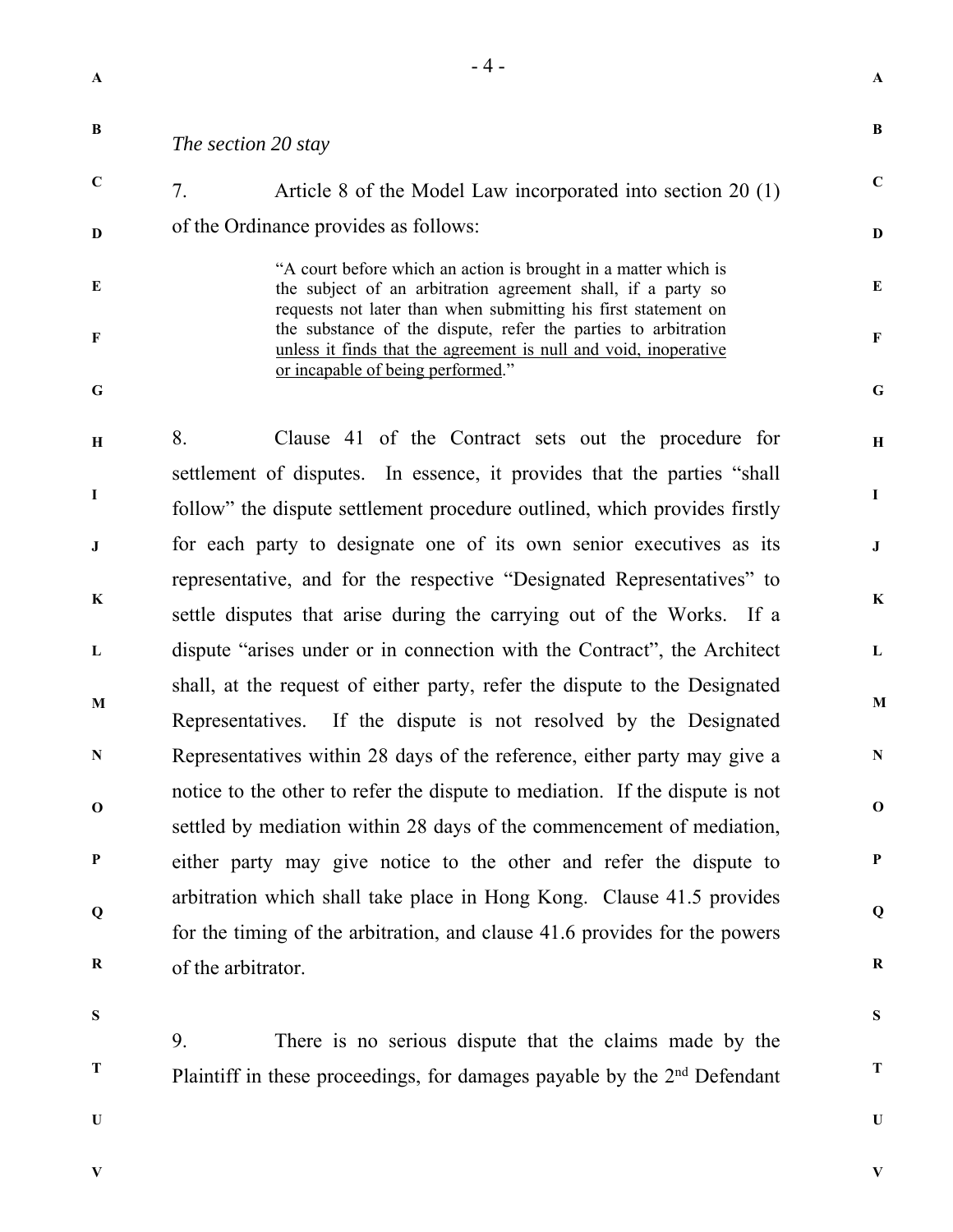**C** 

**D** 

**E** 

**F** 

**A** 

**B** 

**C** 

**D** 

**E** 

**F** 

**G** 

**H** 

**I** 

**J** 

**K** 

**L** 

**M** 

**N** 

**O** 

**P** 

**Q** 

**R** 

**S** 

**T** 

in respect of what the Plaintiff claims to be the 2<sup>nd</sup> Defendant's breach of obligations under the Contract, and claimed to be due from the 1<sup>st</sup> Defendant under and pursuant to the Bond for such breach, falls within the scope of the disputes contemplated to be settled in accordance with the procedures set out in clause 41 of the Contract. The Plaintiff's case is that as evidenced by an exchange of correspondence between the Plaintiff and the 2nd Defendant in June 2020, the parties had agreed to abandon the arbitration agreement, such that it is no longer operative.

**G H** 

**I** 

**J** 

**K** 

**L** 

10. On the evidence, it appears that disputes having arisen between the Plaintiff and the Defendants in relation to the Plaintiff's allegations of (inter alia) delay in the 2<sup>nd</sup> Defendant's execution of the Works and failure to duly perform its obligations under the Contract, and the 2nd Defendant's claims of (inter alia) entitlement to extensions of time and for unpaid variation claims, the 2<sup>nd</sup> Defendant had attempted to initiate mediation.

**M** 

**N O P Q R S T**  11. Neither party had appointed its Designated Representative upon the Plaintiff's acceptance of the  $2<sup>nd</sup>$  Defendant's tender (pursuant to clause 41.1 (2)), but the  $2<sup>nd</sup>$  Defendant proceeded to appoint its Designated Representative on 25 March 2020 and requested the Plaintiff to appoint its Designated Representative, which the Plaintiff did so on 31 March 2020. The Plaintiff then served notice on the Architect on 1 April 2020, and requested for a reference to the Designated Representatives of the dispute as to the Plaintiff's entitlement to deduct liquidated damages under the Contract. After further correspondence had been exchanged and two meetings had been held, the Plaintiff disagreed

**U** 

**U V**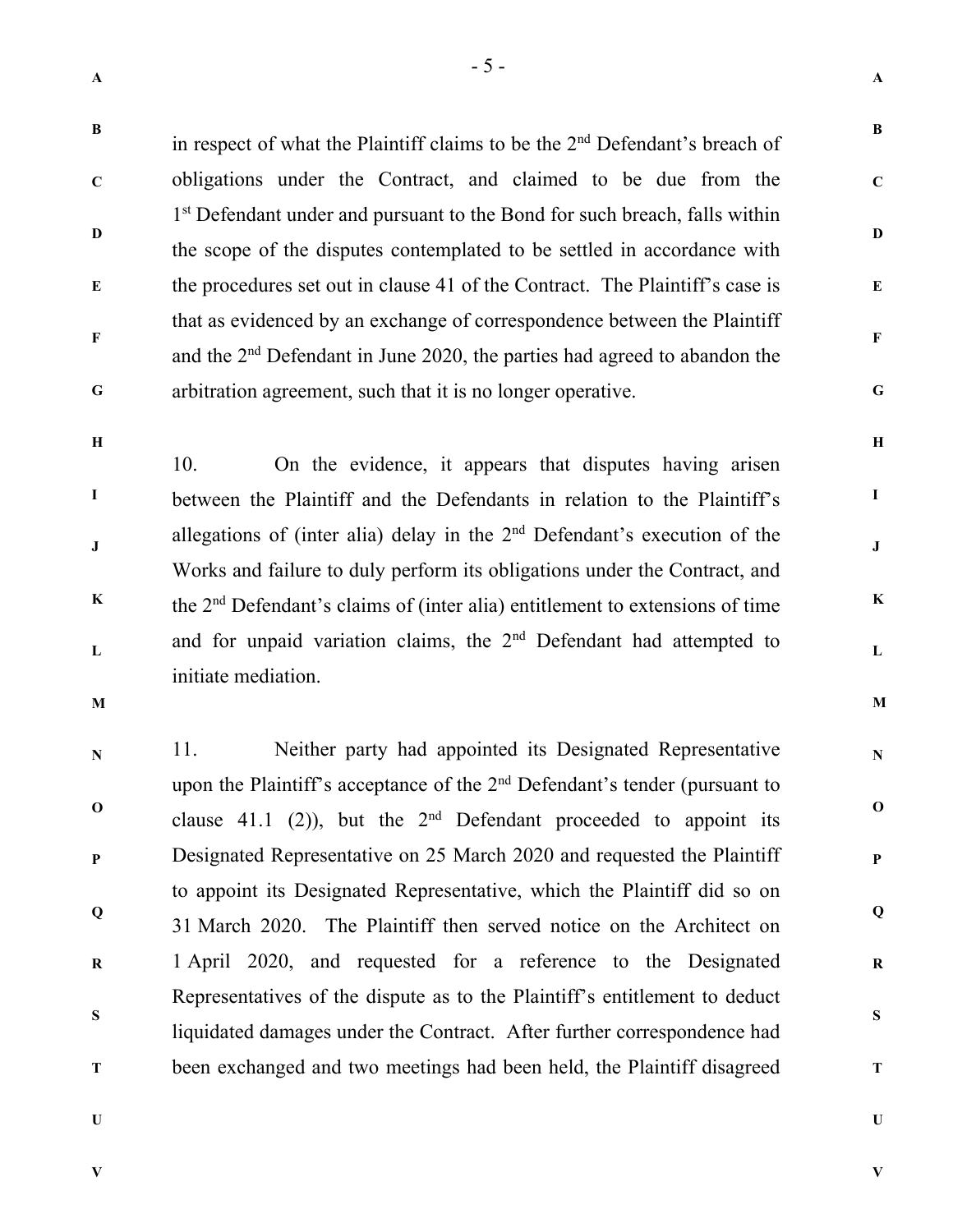**C** 

**D** 

**A** 

**B** 

**C** 

**D** 

**E** 

**F** 

**G** 

**H** 

**I** 

**J** 

**K** 

**L** 

**M** 

**N** 

**O** 

**P** 

**Q** 

**R** 

**S** 

**T** 

**U** 

with the 2<sup>nd</sup> Defendant as to whether the disputes between the parties should proceed to mediation as the  $2<sup>nd</sup>$  Defendant wanted, the Plaintiff claiming that mediation was premature under the dispute settlement procedure provided for in clause 41 ("**Procedure**"), and as such was invalid.

**F** 

**I** 

**J** 

**E** 

**G H K L**  12. Against the background of such dispute, the Plaintiff wrote to the 2nd Defendant on 2 June 2020. In an open letter, the Plaintiff first claimed that the 2nd Defendant had failed to comply with the Procedure, but disputed the 2<sup>nd</sup> Defendant's claim that the Plaintiff had refused to mediate, pointing out that the Plaintiff was actively considering the candidates proposed by the  $2<sup>nd</sup>$  Defendant for the mediation. In the open letter, the Plaintiff stated that it had separately issued a without prejudice letter to propose a proper procedure for resolving the disputes between them, in order to avoid unnecessary jurisdictional disputes later.

**M N O P Q R**  13. In the Plaintiff's without prejudice letter of 2 June 2020 ("**WP 2/6 Letter**"), it made a "proposal for resolution of disputes under the Contract". The Plaintiff asserted that the Procedure under the Contract did not apply as the parties had failed to appoint their Designated Representatives within the time contemplated under clause 41.1 (2), and that such failure was "irremediable", absent any express variation agreement. The Plaintiff proceeded to state in the WP 2/6 Letter, as follows:

> "However, with a view to simplifying matters and avoiding unnecessary jurisdictional disputes between the parties in resolving their disputes, we put forward the following dispute resolution provision in place of parts of Clause 41 (namely Clauses 41.1 to 41.4) of the Contract for your consideration:

**S** 

**T** 

**U** 

**V**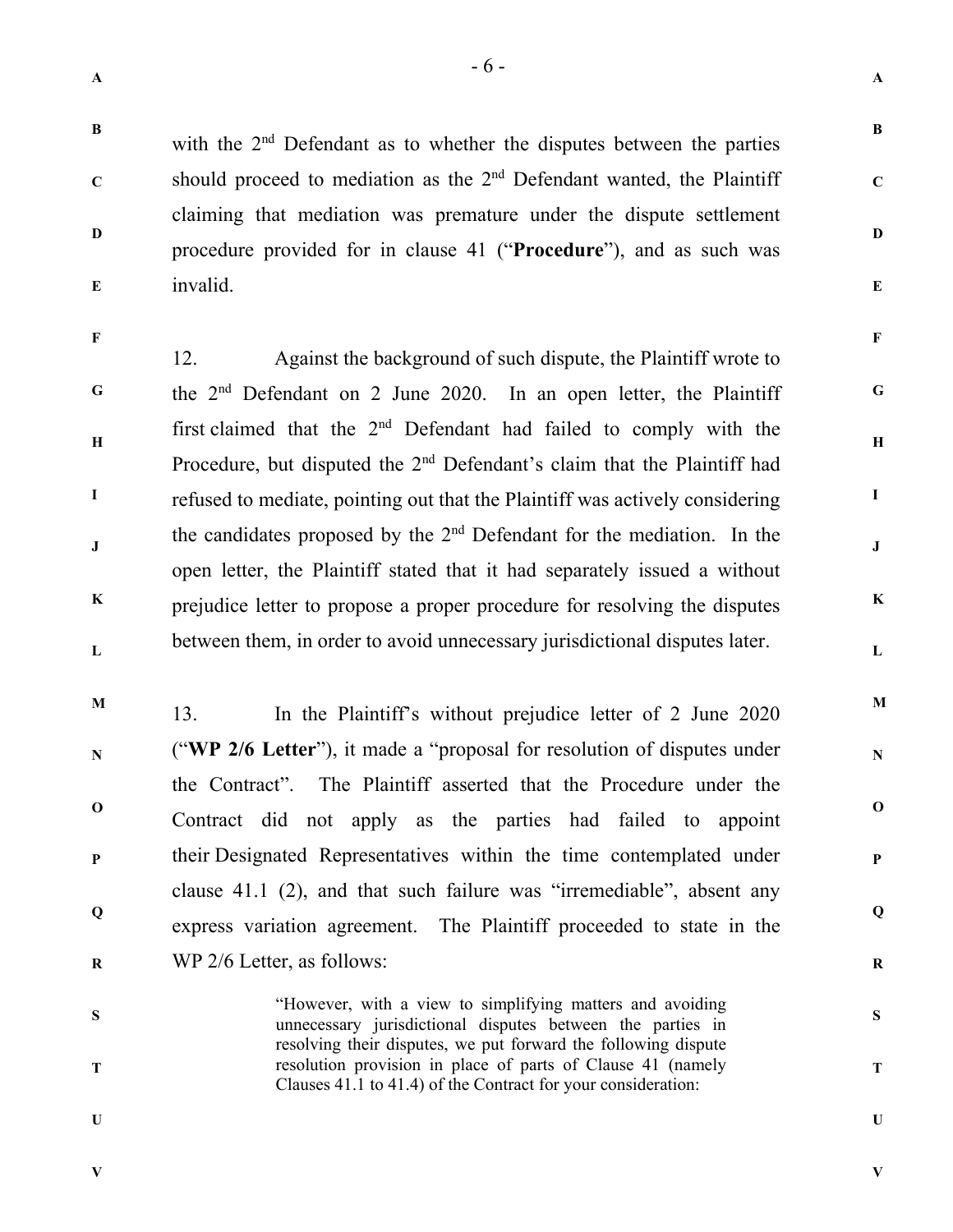|              | $-7-$                                                                                                                                                                              |              |
|--------------|------------------------------------------------------------------------------------------------------------------------------------------------------------------------------------|--------------|
| $\mathbf{A}$ |                                                                                                                                                                                    | $\mathbf{A}$ |
| B            | The parties hereby agree that Clauses 41.1 to 41.4 of the<br>Conditions of Contract, in the contract between L and N                                                               | B            |
| $\mathbf C$  | dated 21 April 2016 (the "Contract") for the construction<br>of Main Contract Works for L New Factory Development,                                                                 | $\mathbf C$  |
| D            | shall be deleted and superseded and instead any dispute<br>or difference arising out of or in connection with the<br>Contract shall first be referred to mediation in accordance   | D            |
| E            | with the Hong Kong International Arbitration Centre<br>("HKIAC") Mediation Rules.<br>If the mediation is                                                                           | E            |
| F            | abandoned by the mediator or is otherwise concluded<br>without the dispute or difference being resolved, then<br>such dispute or difference shall be referred to and               | $\mathbf F$  |
| G            | determined by arbitration pursuant to the HKIAC<br>Domestic Arbitration Rules in force when the Notice of                                                                          | $\mathbf G$  |
| $\mathbf H$  | Arbitration is submitted (the "Rules"). The parties agree<br>that the List System of appointment pursuant to the Rules<br>shall be used for any appointment of arbitrators by the  | Н            |
| 1            | HKIAC. The law of this arbitration clause shall be Hong<br>Kong law. The seat of arbitration shall be Hong Kong.                                                                   | $\mathbf I$  |
| J            | The number of arbitrator shall be one. All the provisions<br>in Schedule 2 of the Arbitration Ordinance (Cap. 609)<br>shall apply to any arbitration referred under this clause."" | $\mathbf J$  |
| K            |                                                                                                                                                                                    | $\bf K$      |
| L            | 14.<br>The<br>dispute resolution provision proposed in<br>the<br>WP 2/6 Letter ("Alternative Procedure") was suggested as a dispute                                                | $\mathbf{L}$ |
| M            | resolution procedure to replace entirely ("delete" and "supercede")                                                                                                                | $\mathbf{M}$ |
| N            | clause $41.1$ to $41.4$ of the Contract.<br>In essence, the Designated<br>Representatives' decision or resolution was dispensed with under the                                     | N            |
| $\mathbf 0$  | Alternative Procedure, and the parties were to mediate their disputes in                                                                                                           | $\mathbf 0$  |
| $\mathbf{P}$ | accordance with the HKIAC Mediation Rules, and then arbitrate<br>their disputes pursuant to the HKIAC Domestic Arbitration Rules, if                                               | ${\bf P}$    |
| Q            | mediation cannot resolve the disputes.                                                                                                                                             | Q            |
| $\bf R$      |                                                                                                                                                                                    | ${\bf R}$    |
| S            | The WP 2/6 Letter pointed out that if the $2nd$ Defendant was<br>15.<br>prepared to agree to the Alternative Procedure, the jurisdictional                                         | S            |
| T            | objections raised by the Plaintiff would be resolved.                                                                                                                              | T            |
| U            |                                                                                                                                                                                    | U            |

**V**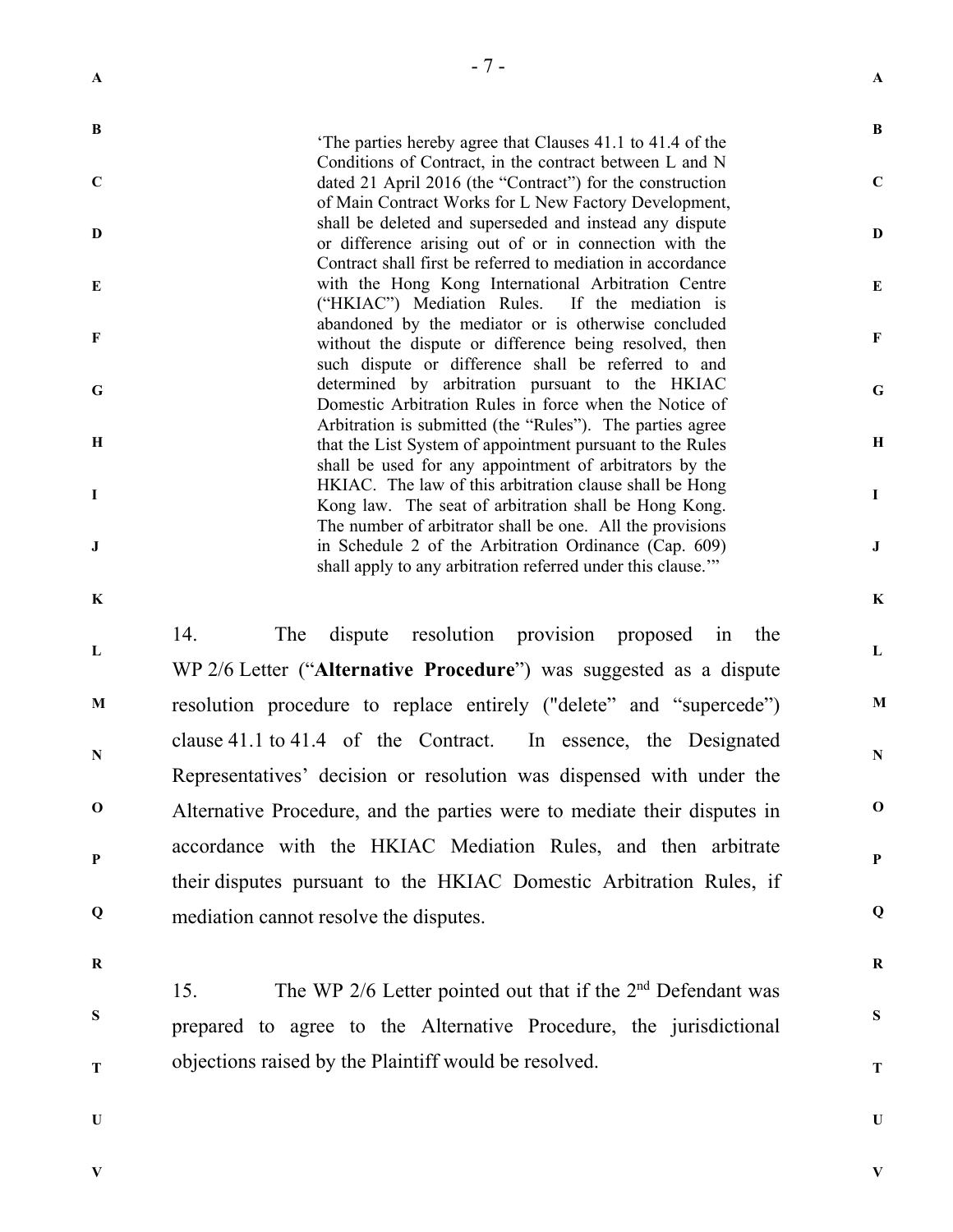| $\mathbf{A}$     |                                                                                                                                                                                                                                                                       | ${\bf A}$                   |
|------------------|-----------------------------------------------------------------------------------------------------------------------------------------------------------------------------------------------------------------------------------------------------------------------|-----------------------------|
| $\bf{B}$         | On 15 June 2020, the 2 <sup>nd</sup> Defendant replied to the Plaintiff's<br>16.                                                                                                                                                                                      | B                           |
| $\mathbf C$      | WP 2/6 Letter. First, it sought the Plaintiff's confirmation as to whether                                                                                                                                                                                            | $\mathbf C$                 |
| D                | the provision for the Alternative Procedure proposed by the Plaintiff was<br>to replace clause 41.1 to 41.4 in their entirety. Then, the $2nd$ Defendant                                                                                                              | $\mathbf{D}$                |
| E                | invited the Plaintiff "to consider (the 2 <sup>nd</sup> Defendant's) proposed forum of                                                                                                                                                                                | E                           |
| $\mathbf F$      | litigation in lieu of arbitration", pointing out that arbitration may not be<br>cost-effective for the project. In its letter, the 2 <sup>nd</sup> Defendant stated:                                                                                                  |                             |
| $\mathbf G$<br>H | "Therefore, instead of resorting to arbitration, we are prepared<br>to consent to have all disputes and differences arising out of or<br>in connection with the Contract litigated in the High Court of                                                               | $\mathbf G$<br>$\, {\bf H}$ |
| $\bf{I}$         | Hong Kong. One further upside is that the service of the<br>Judges is effectively 'free' to both of our organisations.<br>However, this will require your written consent.                                                                                            | $\mathbf I$                 |
| ${\bf J}$        | If you are agreeable to our proposal to have all such disputes<br>and differences litigated in the High Court rather than being<br>arbitrated, please also make all relevant changes to your                                                                          | $\bf J$                     |
| $\mathbf K$      | amended Clause 41.1 to 41.4 of the Conditions of Contract."                                                                                                                                                                                                           | $\bf K$                     |
| L                | Counsel highlighted the fact that the $2nd$ Defendant had referred to the                                                                                                                                                                                             |                             |
| M                | clause proposed by the Plaintiff, which had referred to mediation.                                                                                                                                                                                                    | M                           |
| N                | 17.<br>The Plaintiff maintains that the above without prejudice reply                                                                                                                                                                                                 | $\mathbf N$                 |
| $\mathbf 0$      | of 15 June 2020 from the $2nd$ Defendant ("15/6 Letter") constituted an<br>offer to litigate and to abandon arbitration, which offer was accepted by                                                                                                                  | $\mathbf 0$                 |
| $\mathbf P$      | the Plaintiff on 22 June 2020, when the Plaintiff wrote to the                                                                                                                                                                                                        | P                           |
| Q                | 2 <sup>nd</sup> Defendant and stated ("22/6 Letter"):                                                                                                                                                                                                                 | Q                           |
| $\bf R$          | "With a view to avoiding the complications of going through<br>the dispute resolution procedure under the Contract, and having<br>taken into account the reasons raised in your letter, we confirm<br>our agreement to your proposal for all disputes and differences | R                           |
| ${\bf S}$        | arising out of or in connection with the Contract to be litigated<br>in the Hong Kong Courts rather than being arbitrated.                                                                                                                                            | S                           |
| Т                |                                                                                                                                                                                                                                                                       | T                           |
| $\mathbf U$      |                                                                                                                                                                                                                                                                       | U                           |
| V                |                                                                                                                                                                                                                                                                       | V                           |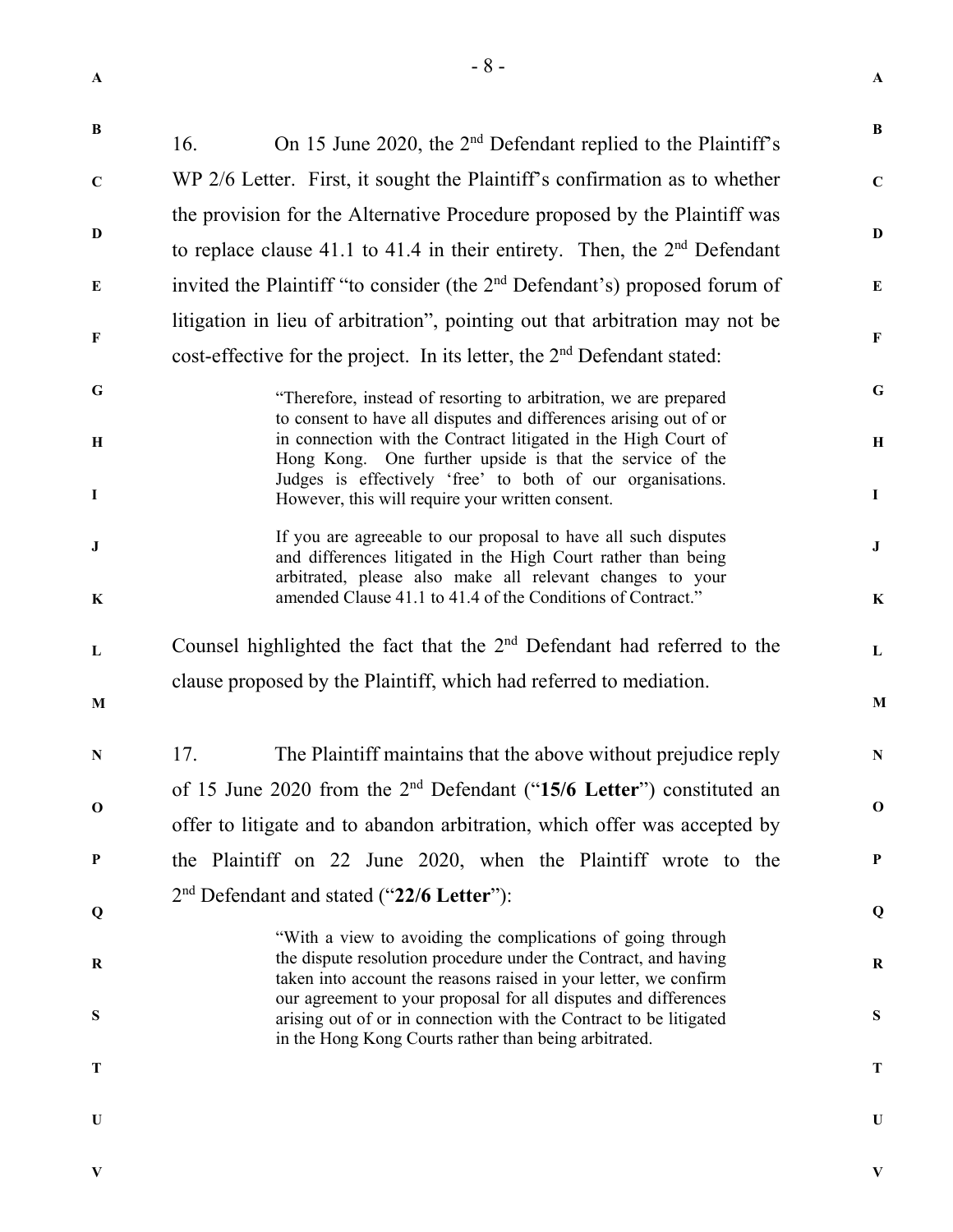| $\mathbf{A}$            |          | $-9-$                                                                                                                                                                                                                                   | $\mathbf{A}$     |
|-------------------------|----------|-----------------------------------------------------------------------------------------------------------------------------------------------------------------------------------------------------------------------------------------|------------------|
| B                       |          | As requested, and for the avoidance of doubt to reflect the                                                                                                                                                                             | B                |
| $\mathbf C$             |          | above agreement, we propose that:<br>• GCC 41.1 to 41.7 be deleted in its entirety and replaced by                                                                                                                                      | $\mathbf C$      |
| D                       |          | the following:                                                                                                                                                                                                                          | D                |
| E<br>F                  |          | 'Any disputes or differences arising out of or in<br>connection with the Contract shall be resolved in and the<br>parties hereby submit to the exclusive jurisdiction of the<br>courts of the Hong Kong Special Administrative Region', | E<br>$\mathbf F$ |
| G                       |          | and<br>• the words 'Designated Representativesunder clause 41'<br>in GCC 41.8(1) be deleted and replaced by the word<br>'parties'.                                                                                                      | G                |
| $\mathbf H$<br>$\bf{I}$ |          | Please confirm whether you are also agreeable to the above<br>proposed amendments to GCC 41 of the Contract for clarity<br>purposes."                                                                                                   | Н<br>$\mathbf I$ |
| J                       | 18.      | The $2nd$ Defendant replied to the Plaintiff's 22/6 Letter as                                                                                                                                                                           | $\bf J$          |
| $\bf K$                 | follows: |                                                                                                                                                                                                                                         | $\bf K$          |
| L                       |          | "We acknowledge receipt of your letter dated 22 June 2020<br>ref: ISP/CA/008 regarding your latest proposed amendments to<br>Clause 41 of the Conditions of Contract.                                                                   | L                |
| M<br>N                  |          | Please note that as we are still mulling over your aforesaid<br>amendments, we will soonest possible revert to you one way or<br>another.                                                                                               | M<br>N           |
| $\bf{0}$                |          | Meanwhile, having due regard to the third paragraph of<br>your open letter dated 2 June 2020, we remain of the view that                                                                                                                | $\mathbf{o}$     |
| $\bf P$                 |          | mediation should in any event precede any contentious<br>proceedings, be it litigation or arbitration. In this regard, please<br>also note that we are still awaiting your response to our three                                        | $\mathbf{P}$     |
| Q                       |          | proposed mediators, namely X, Y and Z."                                                                                                                                                                                                 | Q                |
| $\bf R$                 | 19.      | In response, the Plaintiff stated in its letter of 8 July 2020                                                                                                                                                                          | $\bf R$          |
| S                       |          | that its proposed amendments to clause 41 were relatively straightforward<br>"to give effect to the parties' agreement to litigate rather than arbitrate".                                                                              | S                |
| T                       |          | It claimed that as soon as any necessary amendments to clause 41 were                                                                                                                                                                   | Т                |
| $\mathbf U$             |          |                                                                                                                                                                                                                                         | U                |

**V**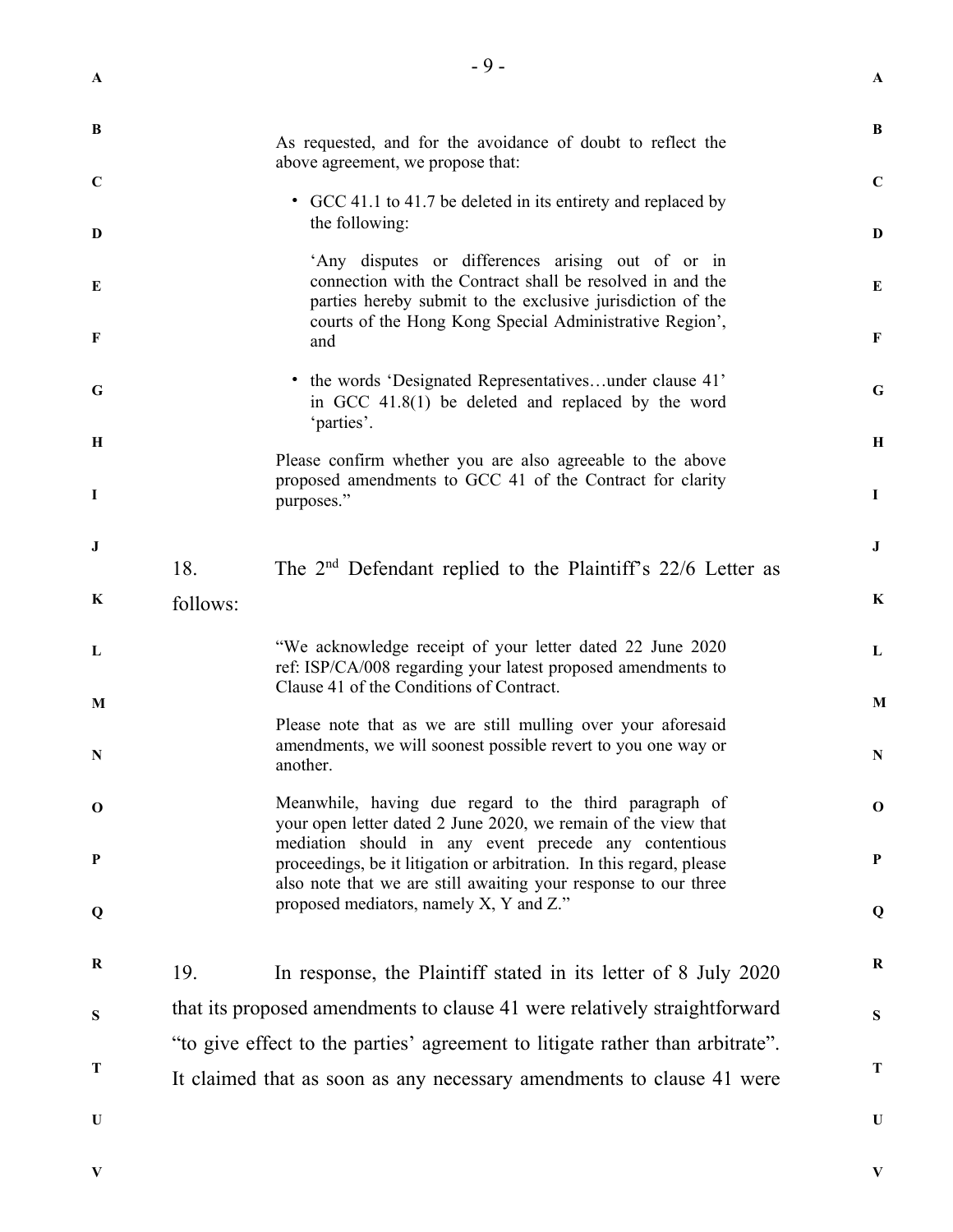resolution procedure.

**B** 

**C** 

**D** 

**E** 

**F** 

**G** 

**H** 

**I** 

**J** 

**K** 

**L** 

**M** 

**N** 

**O** 

**P** 

**Q** 

**R** 

**S** 

**T** 

**U** 

agreed, the Plaintiff would revert with its response to the proposed

mediators so that the parties could move forward with the dispute

**A** 

**B** 

**C** 

**D** 

**E** 

**F** 

**G** 

**H** 

**I** 

**J** 

**K** 

**L** 

**M** 

**N** 

**O** 

**P** 

**Q** 

**R** 

**S** 

**T** 

**U** 

20. On 16 July 2020, the 2<sup>nd</sup> Defendant wrote to the Plaintiff to state that since the Plaintiff was not keen to proceed with mediation, the 2<sup>nd</sup> Defendant was considering and would discuss with the Plaintiff "another alternative dispute resolution process to replace mediation". It further stated: "We consider that after the parties have reached in-principle agreement to the ADR process to be finally adopted, the parties can then thrash out the amended wording of Clause 41 of the Conditions of Contract in one go, taking full account of the mechanics of the contentious proceedings which will be finally agreed between the parties, be it arbitration or litigation." 21. The Plaintiff disputed the substance of the 2<sup>nd</sup> Defendant's letter of 16 July 2020 and in its letter of 12 August 2020, the Plaintiff pointed out that the parties had agreed to litigate rather than to arbitrate, and that it would treat the parties' agreement to litigate as superseding the dispute resolution provision in clause 41. 22. In gist, the Plaintiff's argument is that there was already consensus reached between the Plaintiff and the 2nd Defendant on 22 June 2020, that they would litigate their disputes and would abandon the agreement to arbitrate contained in clause 41. Their ongoing discussion after 22 June 2020, on 29 June 2020 and followed by the letters in July and August, were only on whether mediation should commence, and/or on other forms of processes to facilitate settlement, and did not affect

**V**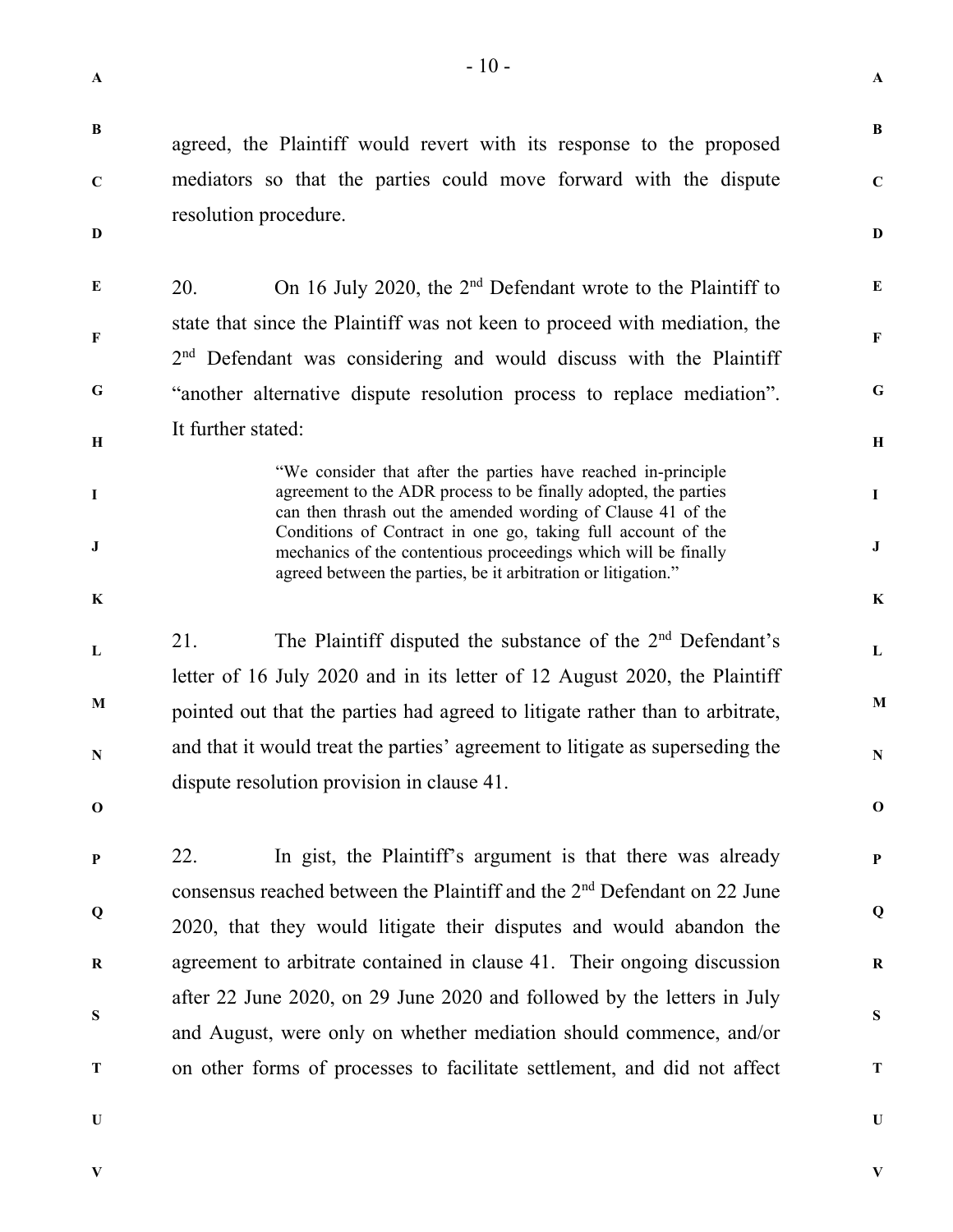**A** 

**B** 

**C** 

**D** 

**E** 

**F** 

**G** 

**H** 

**I** 

**J** 

**K** 

**L** 

**M** 

**N** 

**O** 

**P** 

**Q** 

**R** 

**S** 

**T** 

**C** 

their agreed position on the arbitration agreement. Counsel for the Plaintiff emphasized that as an arbitration agreement is sevarable from the rest of the underlying contract, it can be terminated specifically, and separately from the underlying contract.

**E** 

**F** 

**G** 

**H** 

**I** 

**J** 

**D** 

23. The Plaintiff contended that if, on an objective appraisal of the parties' words and conduct, the parties had to outward appearances agreed on terms and had intended to conclude a legally binding agreement, the fact that certain terms of economic or other significance had not been agreed does not prevent it being concluded that the parties had made a binding agreement. The only requirement is that the parties had agreed all the terms necessary for there to be an enforceable contract.

- **K L M**  24. Counsel for the Plaintiff relies on *New World Development Co Ltd v Sun Hung Kai Securities Ltd* (2006) 9 HKCFAR 403, to argue that an agreement is not incomplete merely because it leaves something which still has to be determined between the parties.
- **N**

**P** 

**O Q R T**  25. The essence of the decision in *New World Development* is on parties' intention to create legal relations, and in the context of whether an agreement may fail for uncertainty, the Court held that if it was satisfied that "there was an ascertainable and determinate intention to contract", the courts should do their best to give effect to that contract, as an agreement would only fail for uncertainty if the parties had expressed themselves in language that was too uncertain or vague to make their agreements legally enforceable. Following from that, the Court found that an agreement is not incomplete in a fatal sense, if it leaves

**U** 

**S**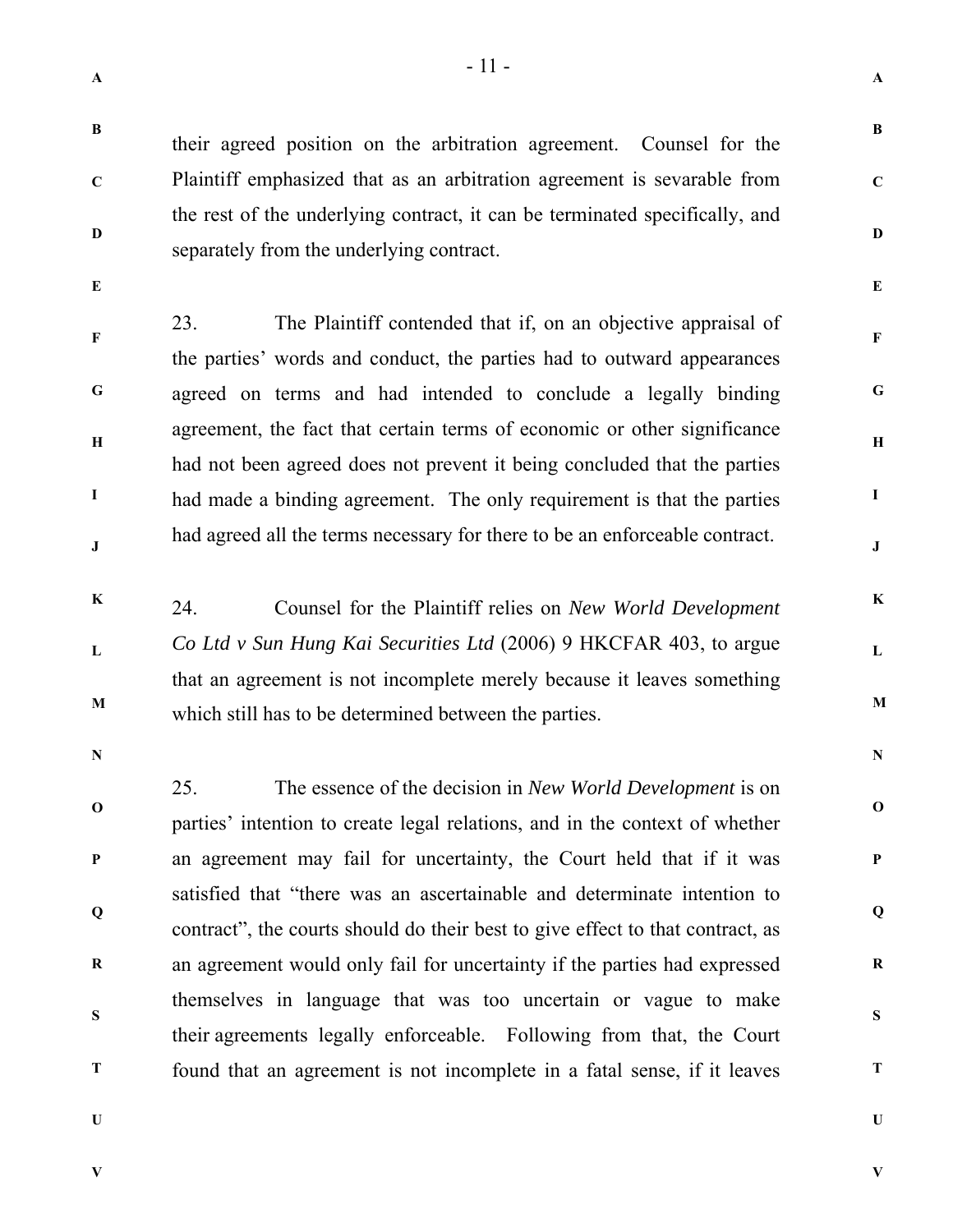something which still has to be determined, because it is often possible

for the court "to discern in the parties' agreement" the intended criteria

for determining specific contractual rights and liabilities, without

requiring them to be further agreed between the parties.

**A** 

**B** 

**C** 

**D** 

**E** 

**F** 

**G** 

**H** 

**I** 

**J** 

**K** 

**L** 

**M** 

**N** 

**O** 

**P** 

**Q** 

**R** 

**S** 

**T** 

**C** 

**D** 

**E** 

**F G H I J K L M N O P**  26. On reading the  $15/6$  Letter from the  $2<sup>nd</sup>$  Defendant, it appeared objectively clear that whilst the 2nd Defendant indicated that it was "prepared to consent" to litigate, this was subject to the Plaintiff's written consent, and on the parties agreeing to all the relevant changes to clause 41 with regard to the dispute resolution mechanism and Procedure. This was consistently made clear by the  $2<sup>nd</sup>$  Defendant, in its subsequent letter of 29 June 2020 ("**29/6 Letter**") (where it stated that it was still "mulling over" the amendments to clause 41 proposed by the Plaintiff in the 22/6 Letter). It was not, as the Plaintiff contended, the expression of a determinate intention to agree conclusively to abandon the arbitration agreement, subject only to the formality of drawing up a formal agreement evidenced by an amended version of clause 41. In the  $29/6$  Letter, the  $2<sup>nd</sup>$  Defendant made it clear that mediation should precede either litigation or arbitration, and was still pressing for the Plaintiff's response to the proposed mediators. This is to be read in the context of the debate and clear disagreement between the parties before 2 June 2020 as to whether there was any valid mediation.

27. As there must be a clear intention to enter into a legally

binding agreement, there must likewise be a clear intention to abandon a

legally binding agreement. If the intention is objectively ascertainable to

- **Q**
- **R**

**S** 

- **T**
- **U**

**V**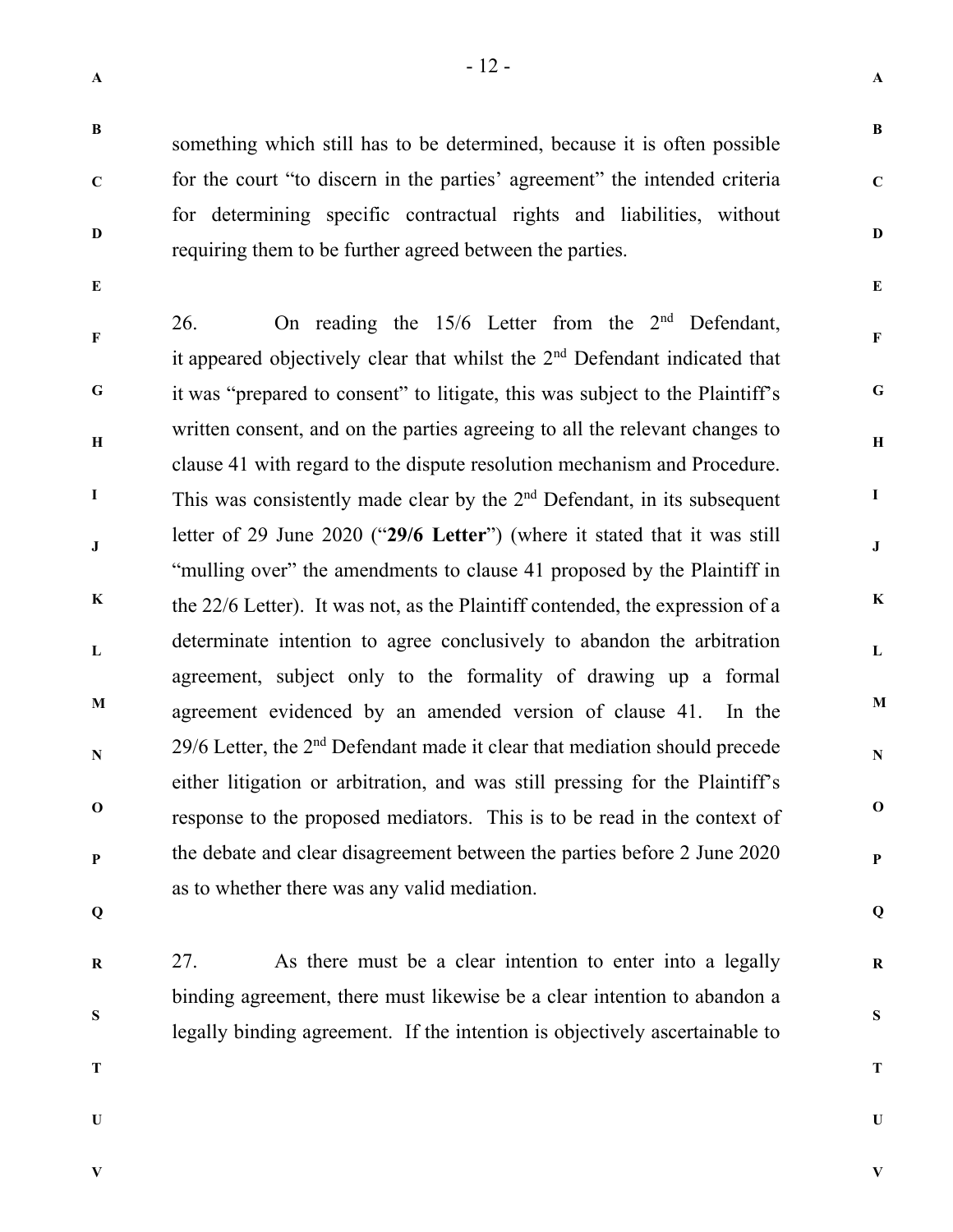**A** 

**B** 

**C** 

**D** 

**E** 

**F** 

**G** 

**H** 

**I** 

**J** 

**K** 

**L** 

**M** 

**N** 

**O** 

**P** 

**Q** 

**R** 

**S** 

**T** 

**U** 

**B** 

**C** 

**D** 

be conditional, there is no concluded and certain agreement unless and until the conditions are agreed and fulfilled.

**E F G H I J K L M N**  28. On my reading of the correspondence exchanged between the parties in June and July, it is certainly arguable that unless and until the parties have agreed on which parts of the dispute resolution mechanism set out in clause 41 are to be abandoned, and which to be retained, there is no concluded agreement to abandon the arbitration agreement and to litigate instead. The 2nd Defendant had indicated in the "Subject to Contract" 29/6 Letter that it was important to retain the mediation parts of clause 41, and in the letter of 16 July 2020, the 2nd Defendant indicated that it would be proposing "another alternative dispute resolution process to replace mediation" since the Plaintiff was "not keen" to proceed with mediation. It had at no time expressed clear agreement to the deletion of clause 41.1 to 41.7 in its entirety, to delete the mediation and arbitration provisions, to indicate any clear intention to conclusively and unreservedly abandon the arbitration agreement. It is arguable that arbitration was to be abandoned only if there was to be mediation.

**O P Q R S T**  29. The onus on the  $2<sup>nd</sup>$  Defendant in seeking a stay of the action is only to establish a *prima facie* case of the existence of an arbitration agreement, and I consider that it has discharged such burden. On my reading of the correspondence relied upon by the Plaintiff, I am not satisfied that there is clear agreement to abandon the parties' arbitration agreement, and it is for the arbitral tribunal to decide on its jurisdiction and on whether any agreed procedure and timing for the arbitration is complied with.

**U** 

**V**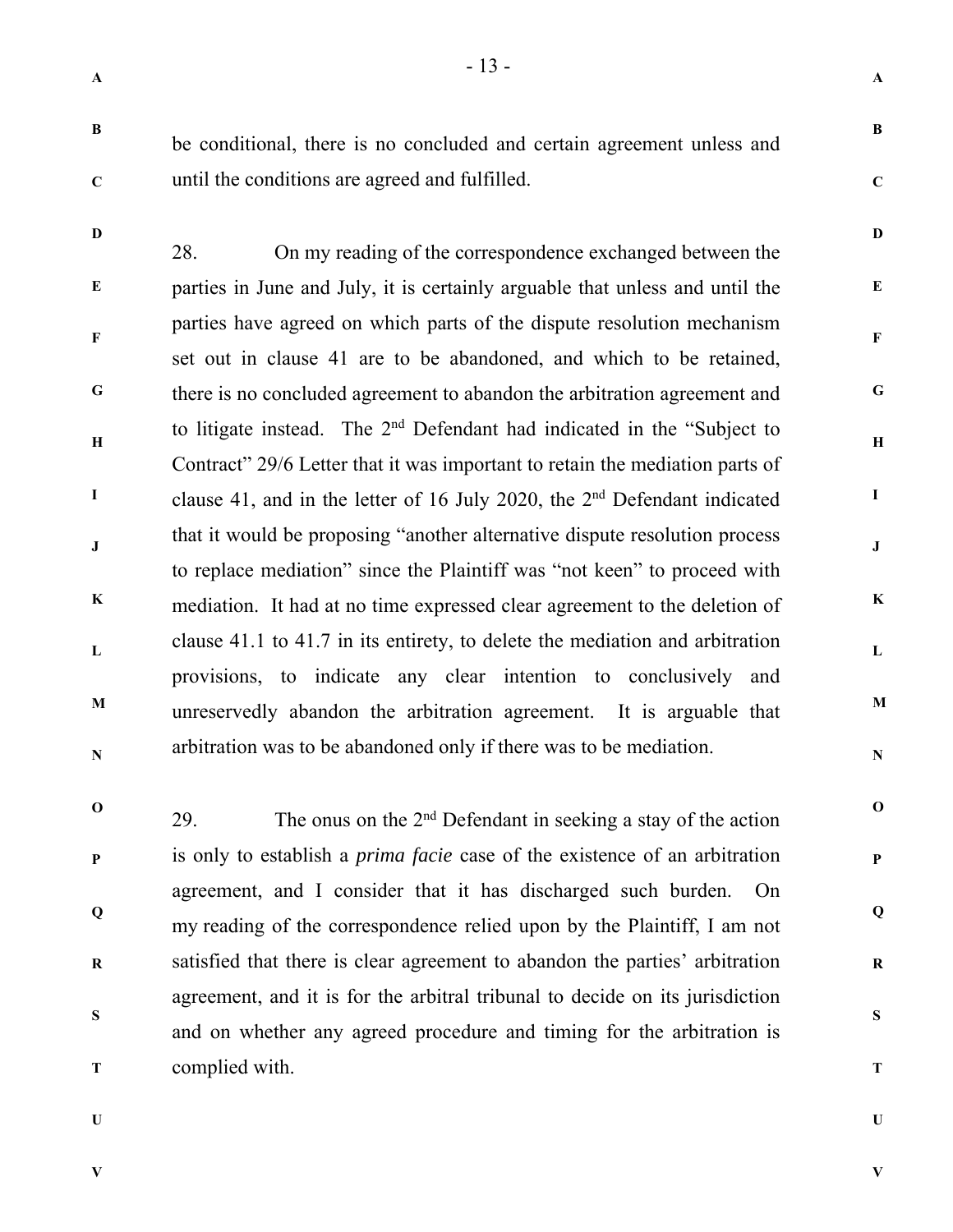**A** 

| $\, {\bf B}$   | The stay is granted under section 20 of the Ordinance in<br>30.                                                                                                                                                                       | $\bf{B}$       |  |
|----------------|---------------------------------------------------------------------------------------------------------------------------------------------------------------------------------------------------------------------------------------|----------------|--|
| $\mathbf C$    | respect of the Plaintiff's claims against the $2nd$ Defendant, as the                                                                                                                                                                 | $\mathbf C$    |  |
| D<br>${\bf E}$ | arbitration clause (which covers any dispute "arising out of, under or in<br>connection with the Contract") clearly extends to the scope of the claims<br>made by the Plaintiff against the 2 <sup>nd</sup> Defendant in this action. | D<br>${\bf E}$ |  |
|                |                                                                                                                                                                                                                                       |                |  |
| $\mathbf F$    | Case management stay against the $1^{st}$ Defendant                                                                                                                                                                                   | $\mathbf F$    |  |
| $\mathbf G$    | 31.<br>The 1 <sup>st</sup> Defendant is not a party to the arbitration agreement                                                                                                                                                      | $\mathbf G$    |  |
| $\, {\bf H}$   | set out in the Contract between the Plaintiff and the 2 <sup>nd</sup> Defendant.                                                                                                                                                      | $\mathbf H$    |  |
|                |                                                                                                                                                                                                                                       |                |  |
| $\bf I$        |                                                                                                                                                                                                                                       | $\mathbf I$    |  |
| ${\bf J}$      | However, the Plaintiff does not dispute for the purpose of the<br>32.<br>application for stay that the Bond is a guarantee, in that the Plaintiff has                                                                                 | $\bf J$        |  |
| $\bf K$        | to establish the 2 <sup>nd</sup> Defendant's default under the Contract in order to                                                                                                                                                   | $\mathbf K$    |  |
|                | claim on the Bond. That is clearly consistent with the authorities on the                                                                                                                                                             |                |  |
| $\mathbf L$    | language used in and the effect of the Bond (Unistress Building                                                                                                                                                                       | $\mathbf{L}$   |  |
| M              | Construction Ltd v Top Dollars Development Ltd [2018] 1 HKLRD 237).                                                                                                                                                                   | $\mathbf M$    |  |
| $\mathbf N$    | The Bond is a conditional or default bond, and the Plaintiff must first<br>prove a breach by the 2 <sup>nd</sup> Defendant, and secondly damages.<br>The                                                                              | ${\bf N}$      |  |
| $\mathbf 0$    | requirement that the 1 <sup>st</sup> Defendant should satisfy and pay the damages                                                                                                                                                     | $\mathbf 0$    |  |
|                | sustained by the Plaintiff "as certified by the Architect" meant that the                                                                                                                                                             |                |  |
| $\mathbf{P}$   | Plaintiff's claim under the Bond must be accompanied by the architect's                                                                                                                                                               | ${\bf P}$      |  |
| Q              | certification of the damages. However, if the claim is disputed, the                                                                                                                                                                  | Q              |  |
|                | presentation of the certificate is a necessary, but not sufficient, condition                                                                                                                                                         |                |  |
| R              | for payment under the Bond. In the Arbitration, the arbitrator has the                                                                                                                                                                | $\bf R$        |  |
| S              | express power under clause 41.6 to open up, review and revise any                                                                                                                                                                     | S              |  |
| T              | certificate or assessment which had been issued.                                                                                                                                                                                      | T              |  |

**U** 

**V**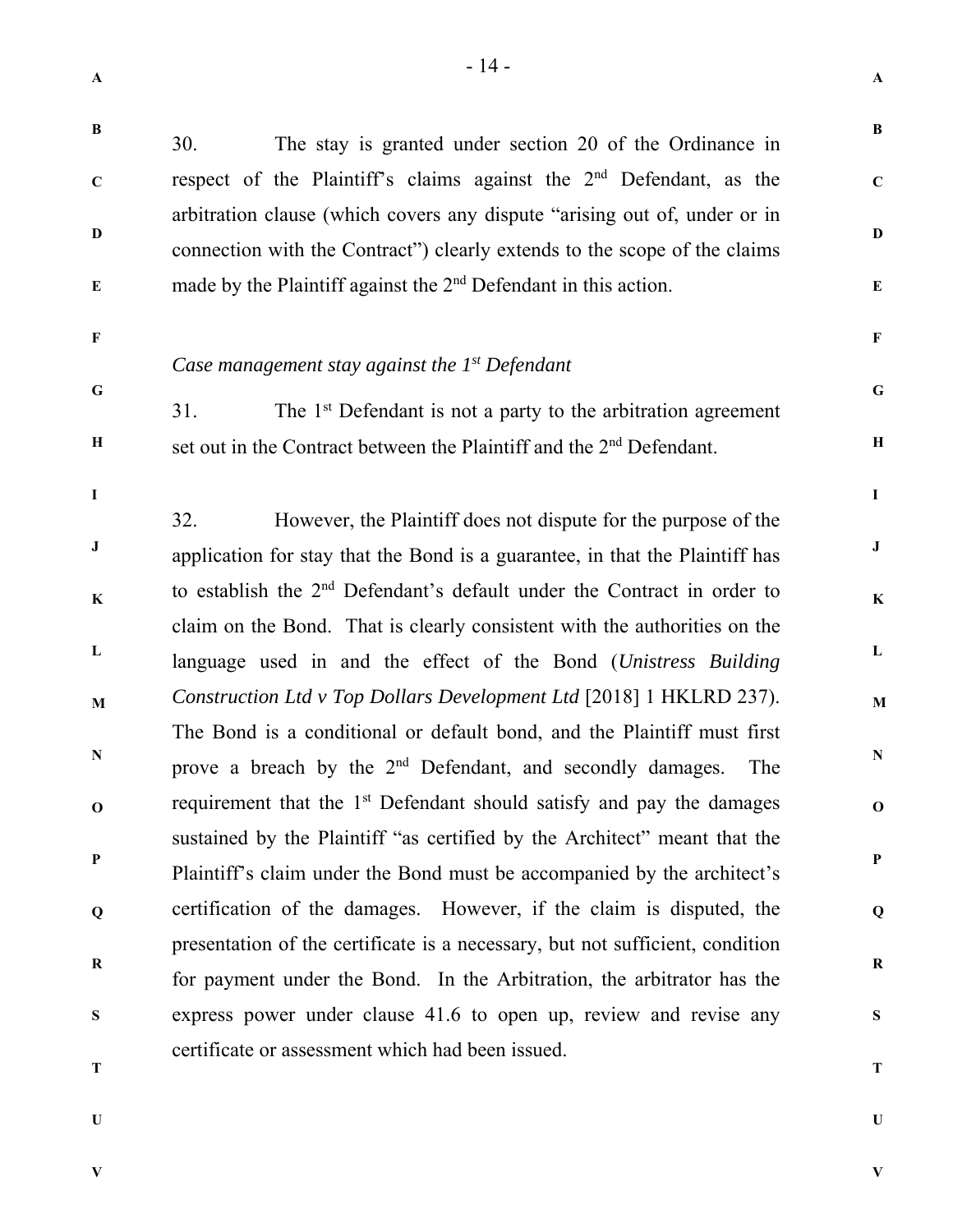**C** 

**D** 

**E** 

**F** 

**G** 

**H** 

**I** 

**J** 

**A** 

**B** 

**C** 

**D** 

**E** 

**F** 

**G** 

**H** 

**I** 

**J** 

**K** 

**L** 

**M** 

**N** 

**O** 

**P** 

**Q** 

**R** 

**S** 

33. On behalf of the Plaintiff, it was argued that a case management stay should not be granted in respect of the  $1<sup>st</sup>$  Defendant, in the absence of "very good reasons to the contrary", when the Plaintiff commenced these proceedings as of right against the 1<sup>st</sup> Defendant under the Bond (under which the 1st Defendant submitted to the non-exclusive jurisdiction of Hong Kong courts). Counsel also pointed out that as the 1<sup>st</sup> Defendant is not a party to the Contract or the Arbitration, there is no identity of parties between the Arbitration and these proceedings, and the outcome of one is not binding upon the parties in the other. Any risk of inconsistent findings is inevitable, and it is only in rare and compelling circumstances that a case management stay should be granted in such circumstances.

**K L M N O P Q R S**  34. As established in *Linfield Ltd v Taoho Design Architects Ltd* [2002] 2 HKC 204, the court must consider what would serve the ends of justice between the parties to the litigation, and the administration of justice general. The Court refused to stay proceedings against the guarantors in *Legend Interiors Ltd v Wing Mou Engineering Ltd* [2004] 2 HKLRD 435 and in *Deutsche Bank AG v Tongkah Harbour Public Company Limited* [2011] EWHC 2251, but the emphasis was on the fact that as the guarantor is not a party to the arbitration agreement contained in the contract made with the principal obligor, he is not bound by the findings made in the arbitration, and is also entitled to have all the issues raised in the arbitration reopened in the litigation against him. The risk of inconsistent findings was accepted by the Court to be present and undesirable, but was considered to be unavoidable.

**T** 

**U** 

**T** 

**U** 

**V**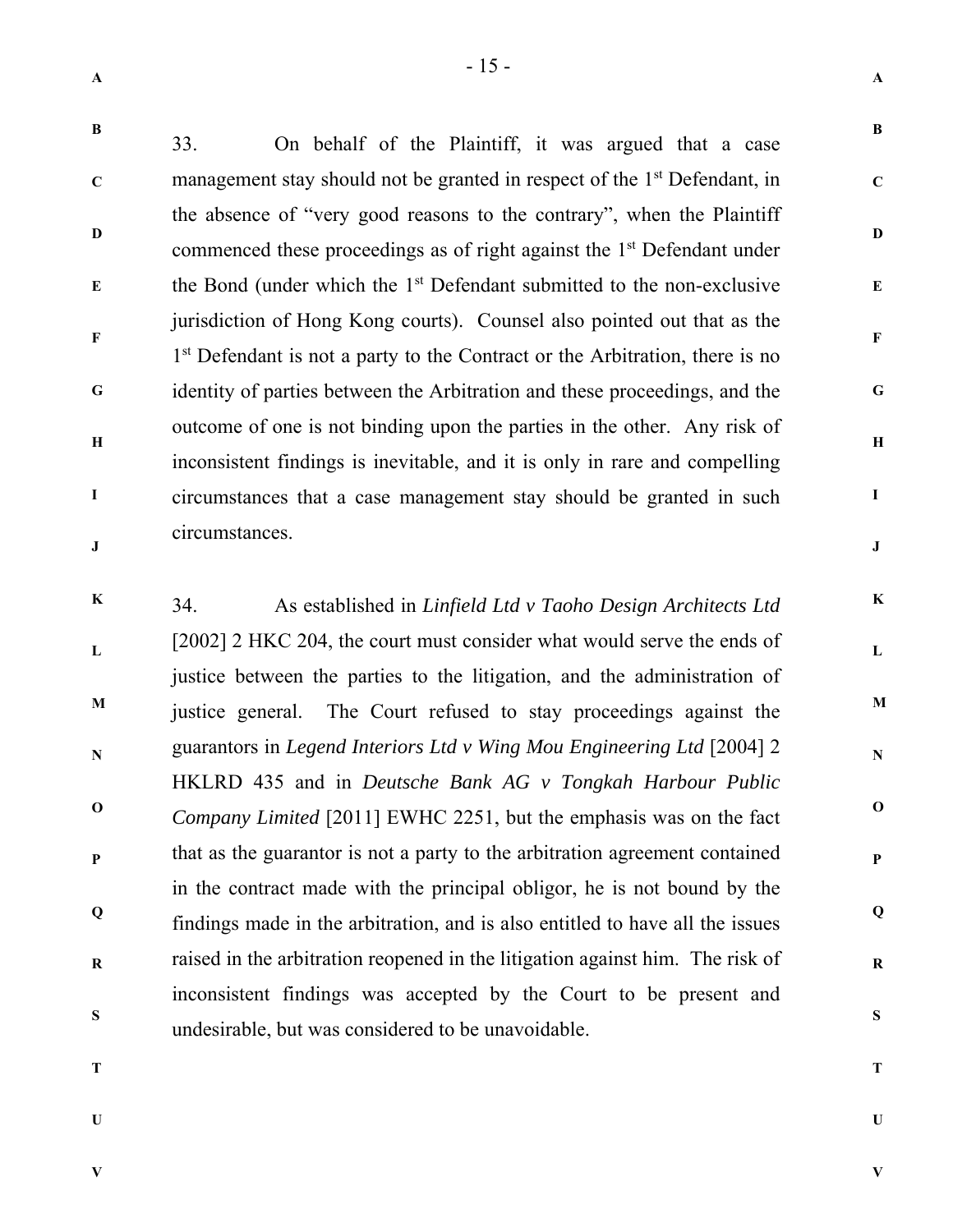**A** 

**B** 

**C** 

**D** 

**E** 

**F** 

**G** 

**H** 

**I** 

**J** 

**K** 

**L** 

**M** 

**N** 

**O** 

**P** 

**Q** 

**R** 

**S** 

**B** 

**C** 

**D** 

**E** 

35. A case management stay is an exercise of the Court's discretion, involving the weighing of all relevant matters, including fairness to the Plaintiff as well as fairness to the Defendant, and the furtherance of the objectives of the CJR in serving the ends of justice and the administration of justice by the Court.

**F G H I J K L M N O P Q R**  36. The Plaintiff must establish the 2nd Defendant's breach of the Contract, and that is to be determined in the Arbitration already commenced by the 2<sup>nd</sup> Defendant in January 2021. The 1<sup>st</sup> Defendant is of course not a party to the Arbitration, but the important and distinguishing feature in this case is that the  $1<sup>st</sup>$  Defendant has given an undertaking in writing that it will be bound by the outcome of the Arbitration between the Plaintiff and the 2nd Defendant. With this, the risk of inconsistent findings on common facts and issues as to the 2<sup>nd</sup> Defendant's breach of the Contract, and the rights and liabilities of the Plaintiff and the  $2<sup>nd</sup>$  Defendant thereunder, can be avoided. The Arbitration has already been commenced and it is unlikely that the present litigation between the Plaintiff and the 1<sup>st</sup> Defendant (initiated by the Plaintiff on 14 January 2021) can be concluded before the conclusion of the Arbitration, for the resolution of the Plaintiff's claim in these proceedings to be delayed by the Arbitration. With these in mind, I consider that it would serve the ends of justice between the parties and the administration of justice by the Court, to grant the stay of the Plaintiff's action against the  $1<sup>st</sup>$  Defendant, pending the resolution of the Arbitration between the Plaintiff and the 2<sup>nd</sup> Defendant.

- **S**
- **T**

**U** 

**T**